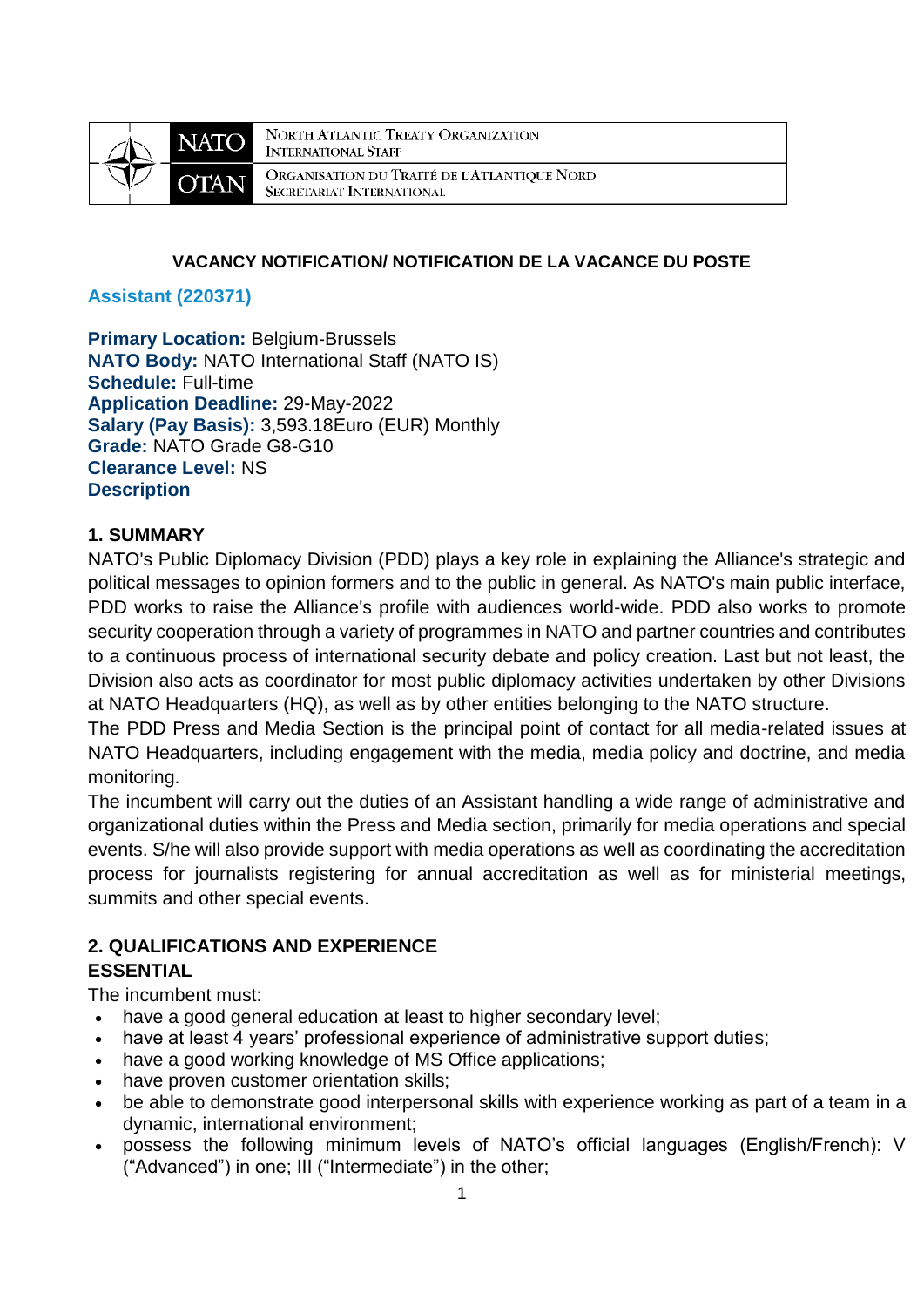# **DESIRABLE**

The following would be considered an advantage:

- good drafting skills in English;
- a higher level in the other language;
- experience dealing with the media in an international environment.

### **3. MAIN ACCOUNTABILITIES**

### **Planning and Execution**

Operate the accreditation during ministerial and summit meetings of the Alliance. Undertake hostnation accreditation assistants' training ahead of ministerial and summit meetings abroad. Assist with the day-to-day administration including answering the phone and other front office duties, arranging meetings, preparing necessary travel arrangements and missions, coordination of leave plans and updating of the internal tasking document. Organise own workload to ensure the accurate and timely execution of duties.

### **Information Management**

Under the direction of the Head of Media Operations and Special Events, receive and process permanent media accreditation requests submitted to NATO and issue written notification of the decision taken. Draft memoranda and cover letters to documents. Oversee the paper flow into and out of the office including retrieving and organising correspondence/documents (including classified information). Develop and maintain an overview of media events for the Press and Media Section. Type and format all kinds of documents, including transcriptions of recorded interviews and news conferences. Inform International Staff (IS)/ International Military Staff (IMS) as appropriate of requirements for events at HQ or abroad, such as for instance the establishment of a media centre.

#### **Knowledge Management**

Contribute to the development and improvement of the accreditation system with other Divisions (including Information, Communication and Technology Management (ICTM) and NATO Office of Security (NOS)). Operate the electronic web-based system of accreditation for media ahead of and during ministerial and summit meetings and other media events as required ensuring that the system is always up to date. Help define and update minimum requirements for accreditation operations during NATO Ministerial/Summit events. Collect, categorise, and track relevant information required for various tasks and projects. Maintain well-structured paper and electronic filing systems.

### **Stakeholder Management**

Maintain contact lists including press officers of the delegations, accredited Brussels-based media, key press agencies; and the military chain of command. Ensure that Press and Media Staff have access to the latest updated contact lists. Act as the point of contact for media accreditation for the Press and Media Section.

### **Expertise Development**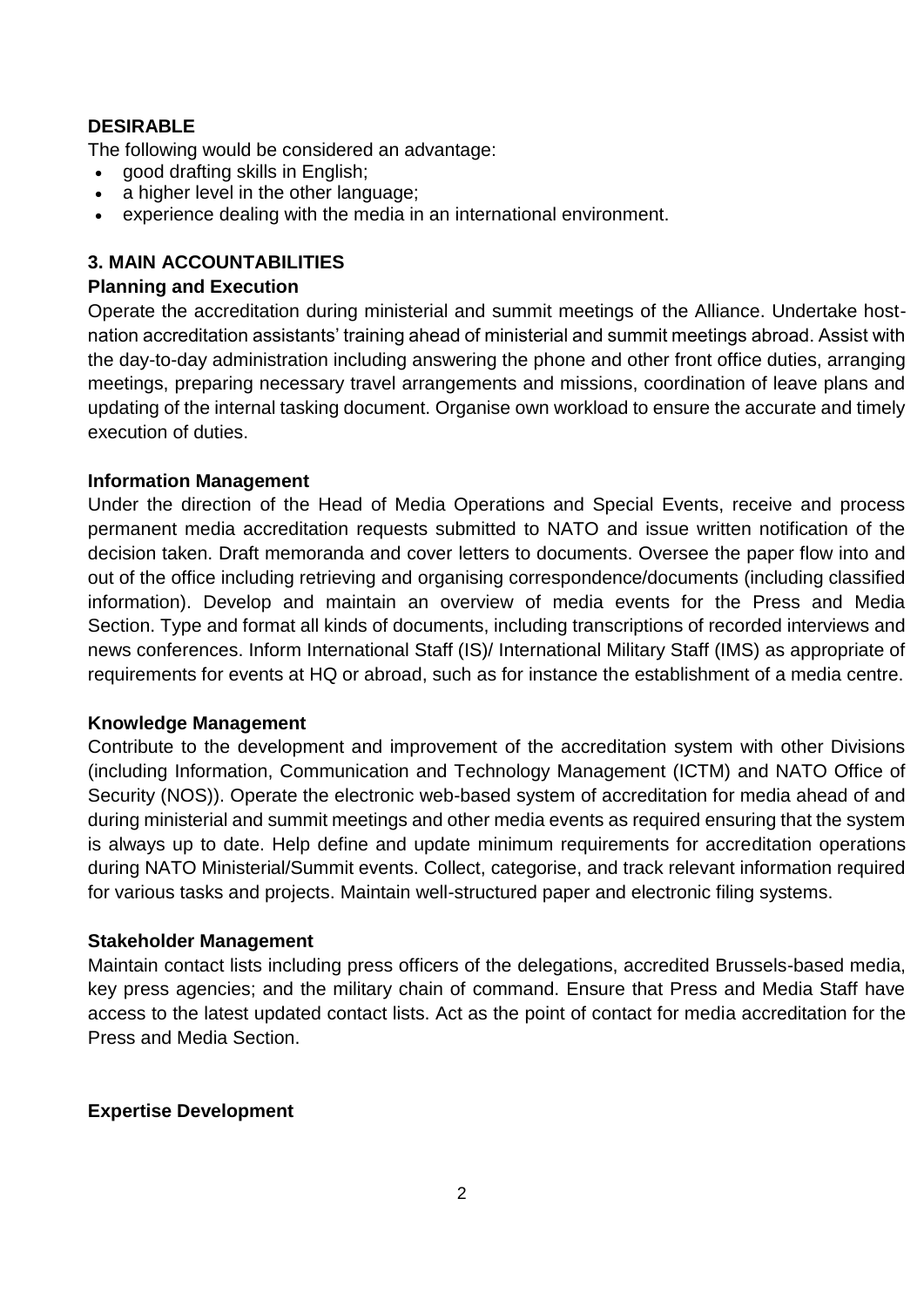Proactively develop skills in areas such as broadcasting, distribution and other event management topics, planning and organising of work tasks, new technology, languages and effective communication, particularly in the context of lessons learned reports after events.

### **Organisational Efficiencies**

Find ways to be faster, better and more effective in managing information and using office tools. Provide constructive suggestions to improve accreditation and office procedures. Perform any other related duty as assigned.

### **4. INTERRELATIONSHIPS**

The incumbent reports to the Head of Media Operations and Special Events. S/he will provide media operations support to the Head of the Media Operations and Special Events Unit. S/he will also represent the Alliance, maintaining frequent contact with external stakeholders.

Direct reports: N/a

Indirect reports: N/a

### **5. COMPETENCIES**

The incumbent must demonstrate:

- Clarity and Accuracy: Checks own work;
- Customer Service Orientation: Takes personal responsibility for correcting problems;
- Empathy: Listens actively;
- Flexibility: Acts with flexibility;
- Initiative: Is decisive in a time-sensitive situation:
- Organisational Awareness: Understands the Organization's structure;
- Teamwork: Expresses positive attitudes and expectations of team or team members.

### **6. CONTRACT**

### **Contract to be offered to the successful applicant (if non-seconded): Definite duration contract of three years' duration; possibility of an indefinite duration contract thereafter.**

#### Contract clause applicable:

In accordance with the NATO Civilian Personnel Regulations, the successful candidate will receive a definite duration contract of three years, which may be followed by an indefinite duration contract. If the successful applicant is seconded from the national administration of one of NATO's member States, a 3-year definite duration contract will be offered, which may be renewed for a further period of up to 3 years subject to the agreement of the national authority concerned. The maximum period of service in the post as a seconded staff member is six years.

Serving staff will be offered a contract in accordance with the NATO Civilian Personnel Régulations.

**NOTE:** Irrespective of previous qualifications and experience, candidates for twin-graded posts will be appointed at the lower grade. Advancement to the higher grade is not automatic, and will not normally take place during the first three years of service in the post.

Under specific circumstances, serving staff members may be appointed directly to the higher grade, and a period of three years might be reduced by up to twenty four months for external candidates. These circumstances are described in the IS directive on twin-graded posts.

### **7. RECRUITMENT PROCESS**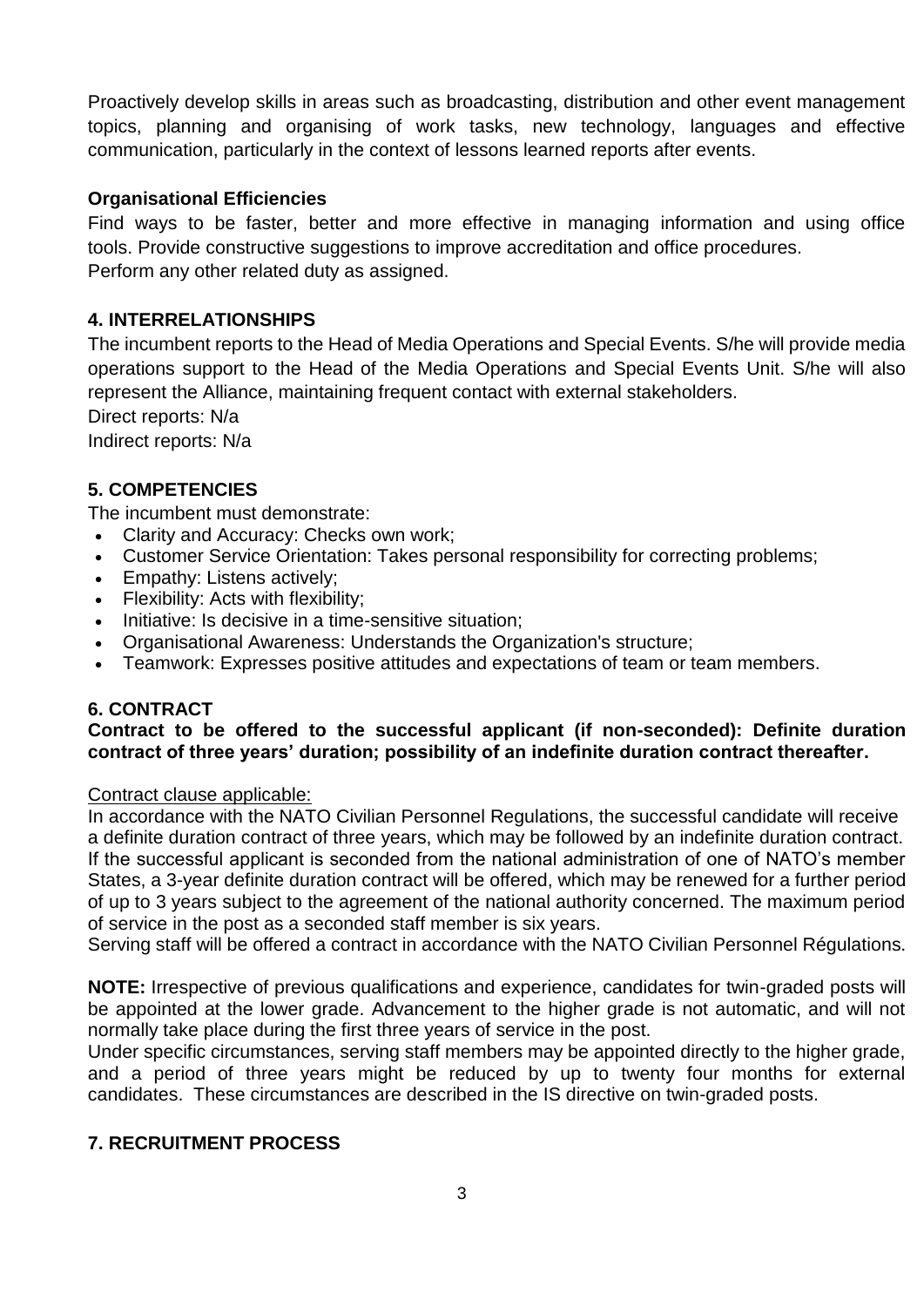Please note that we can only accept applications from nationals of NATO member countries. Applications must be submitted using e-recruitment system, as applicable:

- For NATO civilian staff members only: please apply via the internal recruitment portal [\(link\)](https://nato.taleo.net/careersection/1/jobsearch.ftl?lang=en);
- For all other applications: www.nato.int/recruitment

Please note that at the time of the interviews, candidates will be asked to provide evidence of their education and professional experience as relevant for this vacancy.

Appointment will be subject to receipt of a security clearance (provided by the national Authorities of the selected candidate) and approval of the candidate's medical file by the NATO Medical Adviser.

More information about the recruitment process and conditions of employment, can be found at our website (http://www.nato.int/cps/en/natolive/recruit-hq-e.htm).

### **8. ADDITIONAL INFORMATION**

NATO is committed to diversity and inclusion, and strives to provide equal access to employment, advancement and retention, independent of gender, age, nationality, ethnic origin, religion or belief, cultural background, sexual orientation, and disability. NATO welcomes applications of nationals from all member Nations, and strongly encourages women to apply.

Building Integrity is a key element of NATO's core tasks. As an employer, NATO values commitment to the principles of integrity, transparency and accountability in accordance with international norms and practices established for the defence and related security sector. Selected candidates are expected to be role models of integrity, and to promote good governance through ongoing efforts in their work.

Due to the broad interest in NATO and the large number of potential candidates, telephone or e-mail enquiries cannot be dealt with.

Applicants who are not successful in this competition may be offered an appointment to another post of a similar nature, albeit at the same or a lower grade, provided they meet the necessary requirements.

The nature of this position may require the staff member at times to be called upon to travel for work and/or to work outside normal office hours.

The organization offers several work-life policies including Teleworking and Flexible Working arrangements (Flexitime) subject to business requirements.

Please note that the International Staff at NATO Headquarters in Brussels, Belgium is a non-smoking environment.

For information about the NATO Single Salary Scale (Grading, Allowances, etc.) please visit our [website.](https://www.nato.int/cps/en/natolive/86790.htm) Detailed data is available under the Salary and Benefits tab.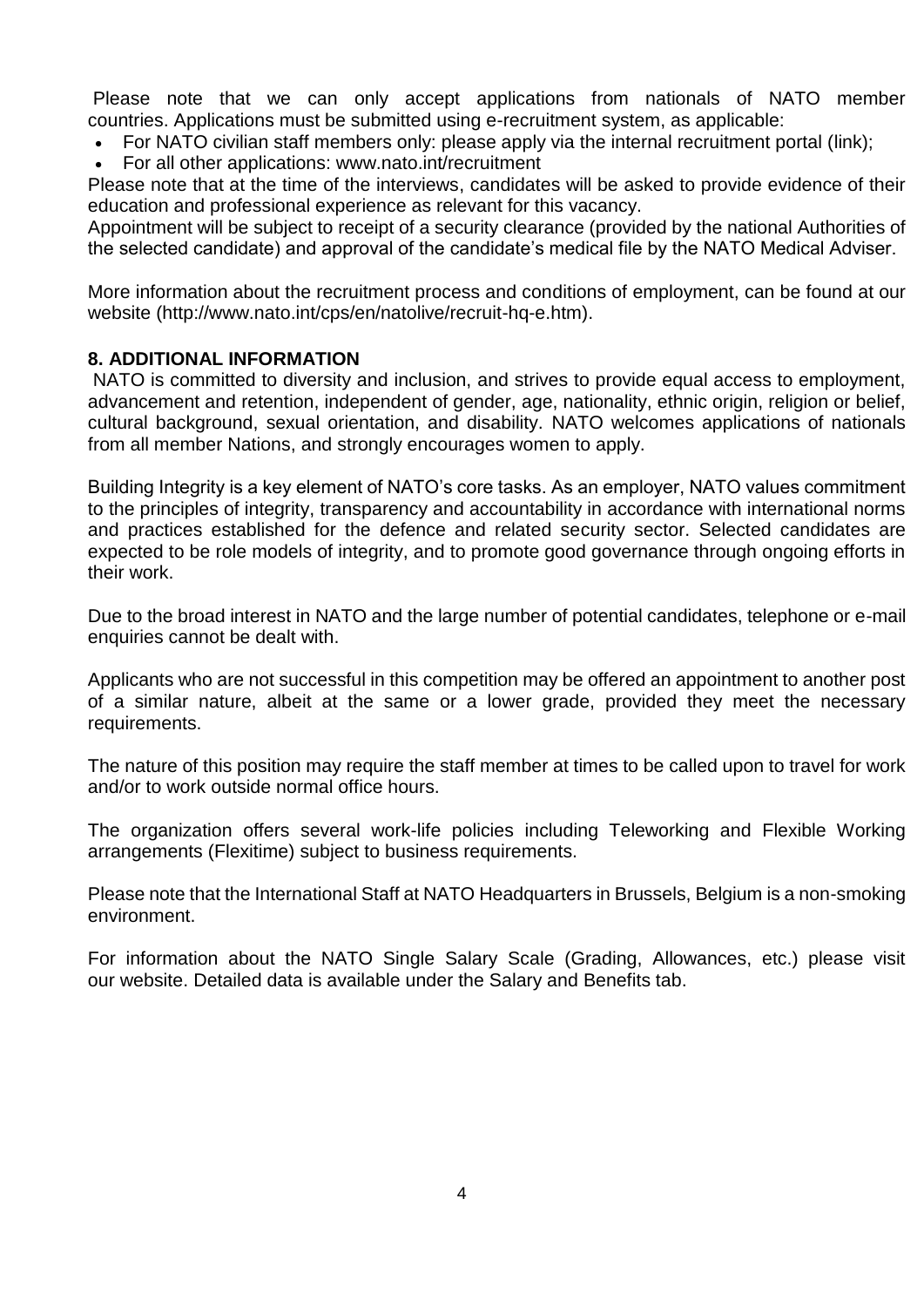# **Assistant(e) (220371)**

**Emplacement principal :** Belgique-Bruxelles **Organisation :** OTAN SI **Horaire :** Temps plein **Date de retrait :** 29-mai-2022 **Salaire (Base de paie) :** 3 593,18Euro (EUR) Mensuelle **Grade** : NATO Grade G8-G10 **Niveau de l'habilitation de sécurité** : NS **Description**

# **1. RÉSUMÉ**

La Division Diplomatie publique (PDD) de l'OTAN joue un rôle essentiel, qui est d'expliquer les messages stratégiques et politiques de l'Alliance aux leaders d'opinion et au grand public. Principale interface de l'Organisation avec le public, la PDD s'emploie à promouvoir l'image de l'OTAN dans le monde entier. Elle s'emploie également à promouvoir la coopération en matière de sécurité au travers de divers programmes menés dans les pays de l'OTAN et les pays partenaires, et elle contribue au processus permanent de débat et d'élaboration de politiques sur la sécurité internationale. La Division assure un dernier rôle d'importance, à savoir la coordination de la plupart des activités de diplomatie publique qu'entreprennent d'autres divisions du siège de l'OTAN ainsi que d'autres entités faisant partie des structures de l'Organisation.

La Section Presse et médias de la PDD est le principal point de contact au siège de l'OTAN pour toutes les questions liées aux médias, notamment pour ce qui concerne les contacts avec les médias, la politique et la doctrine liées aux médias, ainsi que la veille médiatique.

La/Le titulaire du poste exerce les fonctions d'assistant(e) et s'acquitte à ce titre de toute une série de tâches de nature administrative et organisationnelle au sein de la Section Presse et médias, essentiellement dans le cadre des opérations médias et des événements spéciaux. Elle/Il apporte également son soutien pour les opérations médias et pour la coordination de la procédure d'accréditation des journalistes, qu'il s'agisse de l'accréditation annuelle ou de l'accréditation pour des réunions ministérielles, des sommets et d'autres événements spéciaux.

# **2. QUALIFICATIONS ET EXPÉRIENCE ACQUIS ESSENTIELS**

La/Le titulaire du poste doit :

- avoir une bonne instruction générale, au moins du niveau secondaire supérieur ;
- avoir au moins quatre années d'expérience professionnelle du soutien administratif ;
- avoir une bonne connaissance pratique des applications MS Office ;
- avoir démontré son souci du service au client ;
- pouvoir faire preuve de bonnes compétences relationnelles et avoir une expérience du travail en équipe dans un environnement international dynamique ;
- avoir au minimum le niveau de compétence V (« avancé ») dans l'une des deux langues officielles de l'OTAN (anglais/français), et le niveau III (« intermédiaire ») dans l'autre.

# **ACQUIS SOUHAITABLES**

Seraient considérées comme autant d'atouts :

de bonnes aptitudes de rédaction en anglais ;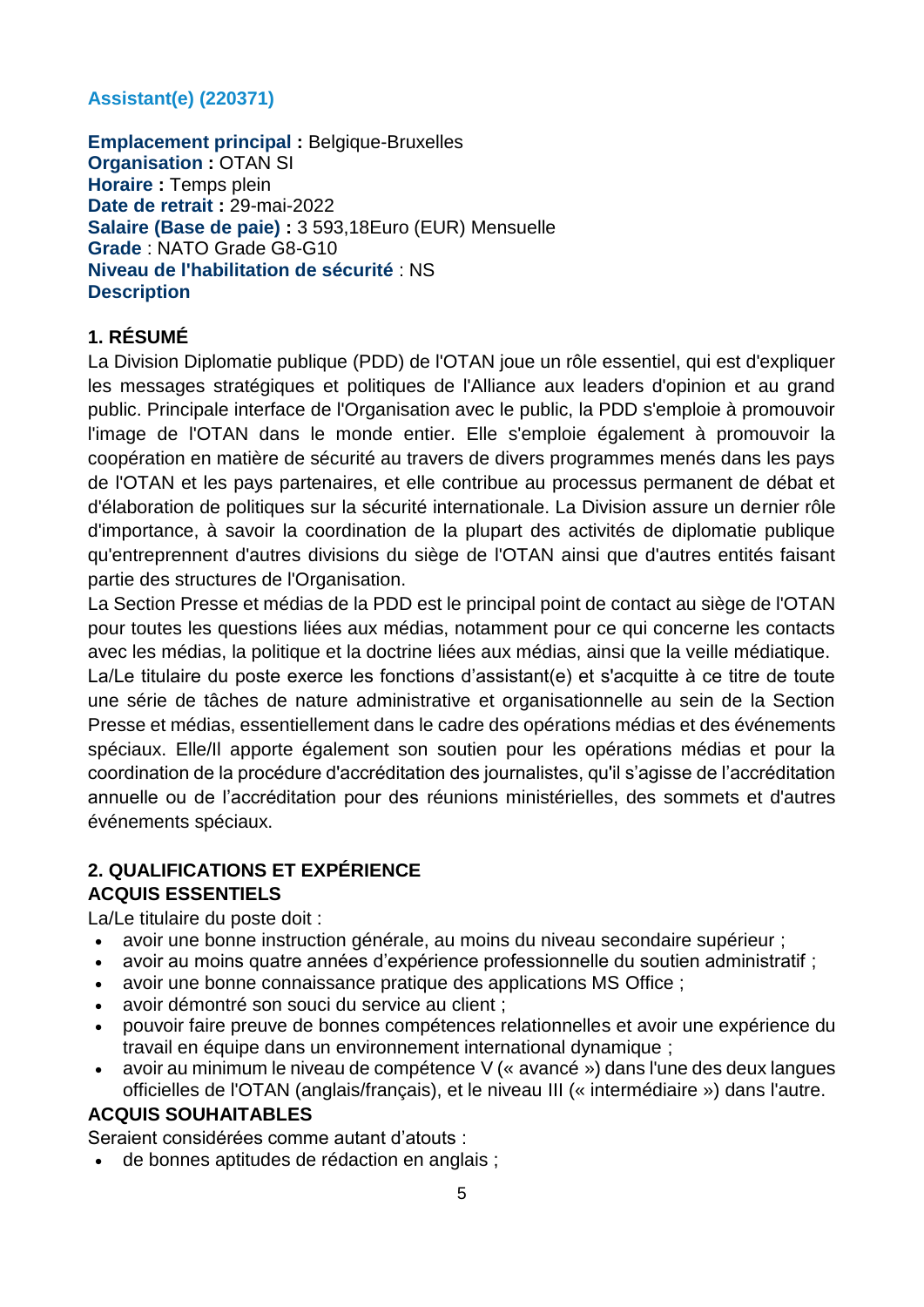- une connaissance de l'autre langue de l'Organisation supérieure au niveau exigé ;
- une expérience des contacts avec les médias dans un environnement international.

## **3. RESPONSABILITÉS PRINCIPALES**

### **Planification et exécution**

S'occupe des accréditations pendant les réunions ministérielles et les sommets organisés par l'Alliance. Se charge de former des assistant(e)s dans le pays hôte aux procédures d'accréditation avant les réunions ministérielles et les sommets à l'étranger. Participe aux tâches administratives quotidiennes : répond au téléphone et s'acquitte d'autres tâches pour l'équipe de direction, organise les réunions, s'occupe des formalités liées aux déplacements et aux missions, coordonne les prévisions de congés et met à jour le document interne sur la répartition des tâches. Gère sa propre charge de travail de manière à ce que les tâches soient exécutées correctement et dans les temps.

### **Gestion de l'information**

Sous la direction de la/du chef de l'Unité Opérations médias et événements spéciaux, reçoit et traite les demandes d'accréditation permanente de journalistes soumises à l'OTAN et notifie par écrit les décisions prises. Rédige des mémorandums et des lettres accompagnant les divers documents envoyés. Contrôle le flux des documents entrants et sortants, trie et classe la correspondance et les dossiers (y compris ceux qui contiennent des informations classifiées). Établit et tient à jour un tableau synoptique des événements médias pour la Section Presse et médias. Dactylographie et met en page des documents de tous types, y compris des transcriptions d'interviews et de conférences de presse enregistrées. Informe, s'il y a lieu, le Secrétariat international (SI)/l'État-major militaire international (EMI) des besoins liés à l'organisation d'événements au siège ou à l'étranger, comme la mise en place d'un centre de presse.

### **Gestion des connaissances**

Contribue au développement et à l'amélioration du système d'accréditation avec d'autres Divisions (dont la Direction Gestion de l'information, des communications et des technologies (ICTM) et le Bureau de sécurité de l'OTAN (NOS)). Assure le fonctionnement du système électronique (web) d'accréditation des médias avant et pendant les réunions ministérielles et les sommets et d'autres événements médias selon les besoins, en veillant à ce qu'il soit toujours à jour. Aide à définir et à actualiser les besoins minimums relatifs aux formalités d'accréditation pendant les réunions ministérielles et les sommets de l'OTAN. Rassemble les informations utiles pour différents projets et tâches, les classe et en assure le suivi. Tient des systèmes de classement bien ordonnés pour les documents (papier ou électroniques).

### **Gestion des parties prenantes**

Tient à jour des listes de contact comprenant les coordonnées des attachés de presse des délégations, des représentants accrédités des médias en poste à Bruxelles, des principales agences de presse et de la chaîne de commandement militaire. Fait en sorte que le personnel de la Section Presse et médias ait accès à la version la plus récente des listes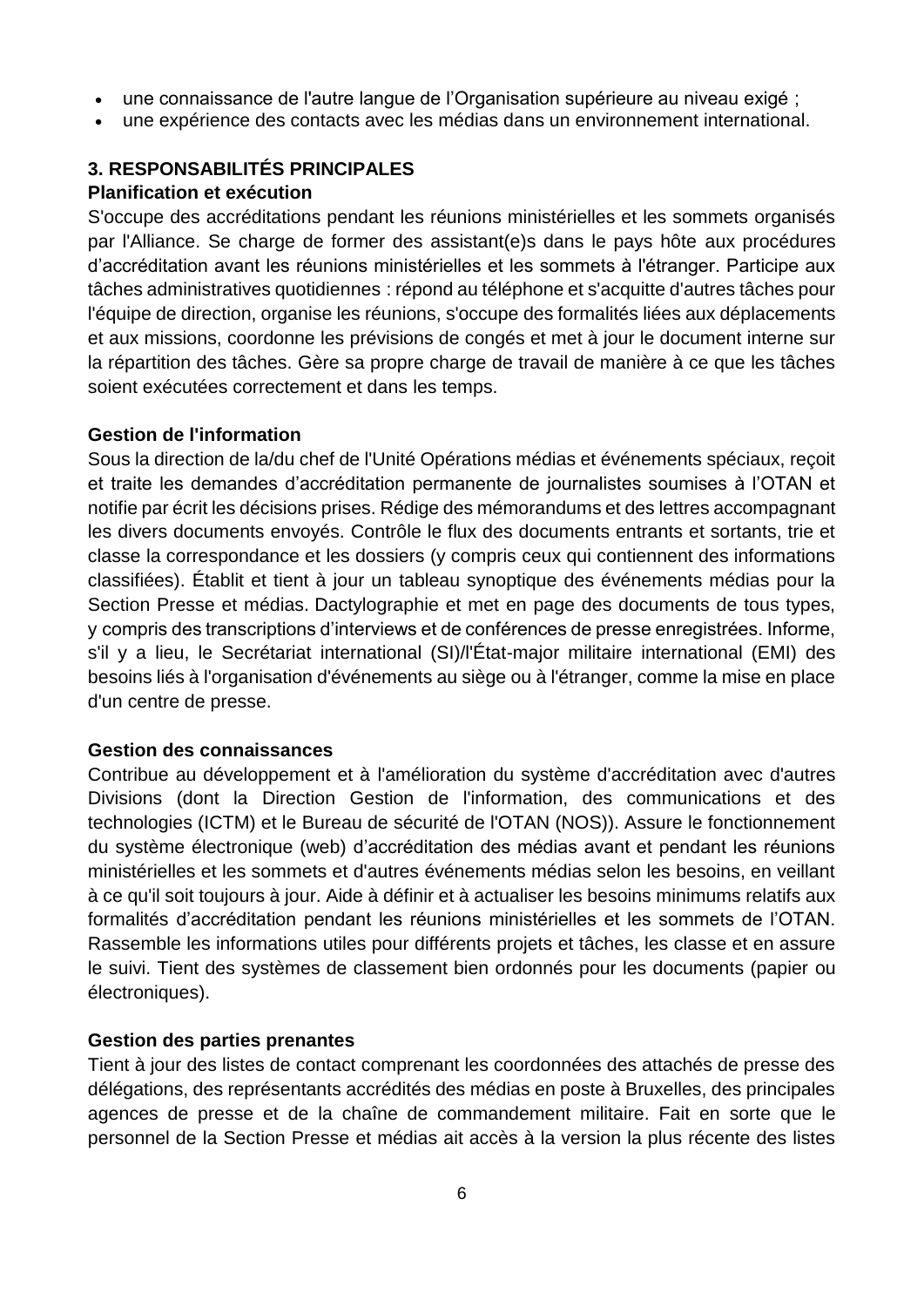de contact. Sert de point de contact pour l'accréditation des représentants des médias pour la Section Presse et médias.

## **Développement de l'expertise**

Développe de façon proactive ses compétences dans des domaines tels que la diffusion, la distribution et d'autres aspects de la gestion des événements, ou encore la planification et l'organisation des tâches, les nouvelles technologies, les langues et la communication efficace, en particulier dans le cadre des rapports sur le retour d'expérience établis après un événement.

### **Efficacité organisationnelle**

Cherche à perfectionner la gestion de l'information et l'utilisation des outils bureautiques sur le plan de la rapidité et de l'efficacité. Fait des propositions constructives pour améliorer les procédures d'accréditation et de travail.

S'acquitte de toute autre tâche en rapport avec ses fonctions qui pourrait lui être confiée.

### **4. STRUCTURE ET LIAISONS**

La/Le titulaire du poste relève de la/du chef de l'Unité Opérations médias et événements spéciaux, à qui elle/il apporte un soutien en matière d'opérations médias. Elle/Il joue par ailleurs un rôle de représentation de l'Alliance, entretenant des contacts fréquents avec les parties prenantes externes.

Nombre de subordonné(e)s direct(e)s : sans objet.

Nombre de subordonné(e)s indirect(e)s : sans objet.

# **5. COMPÉTENCES**

La/Le titulaire du poste doit faire preuve des compétences suivantes :

- Clarté et précision : vérifie son travail.
- Souci du service au client : s'engage personnellement à résoudre les problèmes.
- Empathie : écoute activement.
- Flexibilité : agit avec flexibilité.
- Initiative : fait preuve de décision dans les situations où il faut agir sans attendre.
- Compréhension organisationnelle : comprend la structure de l'Organisation.

Travail en équipe : exprime des attitudes et des attentes positives concernant l'équipe ou les membres de l'équipe.

### **6. CONTRAT**

### **Contrat proposé (hors détachement) : contrat d'une durée déterminée de trois ans ; qui pourra être suivi d'un contrat de durée indéterminée.**

### Clause contractuelle applicable :

Conformément au Règlement du personnel civil de l'OTAN, la personne retenue se verra offrir un contrat d'une durée déterminée de trois ans, qui pourra être suivi d'un contrat de durée indéterminée.

Si la personne retenue est détachée de l'administration d'un État membre de l'OTAN, elle se verra offrir un contrat d'une durée déterminée de trois ans, qui, sous réserve de l'accord des autorités nationales concernées, pourra être reconduit pour une période de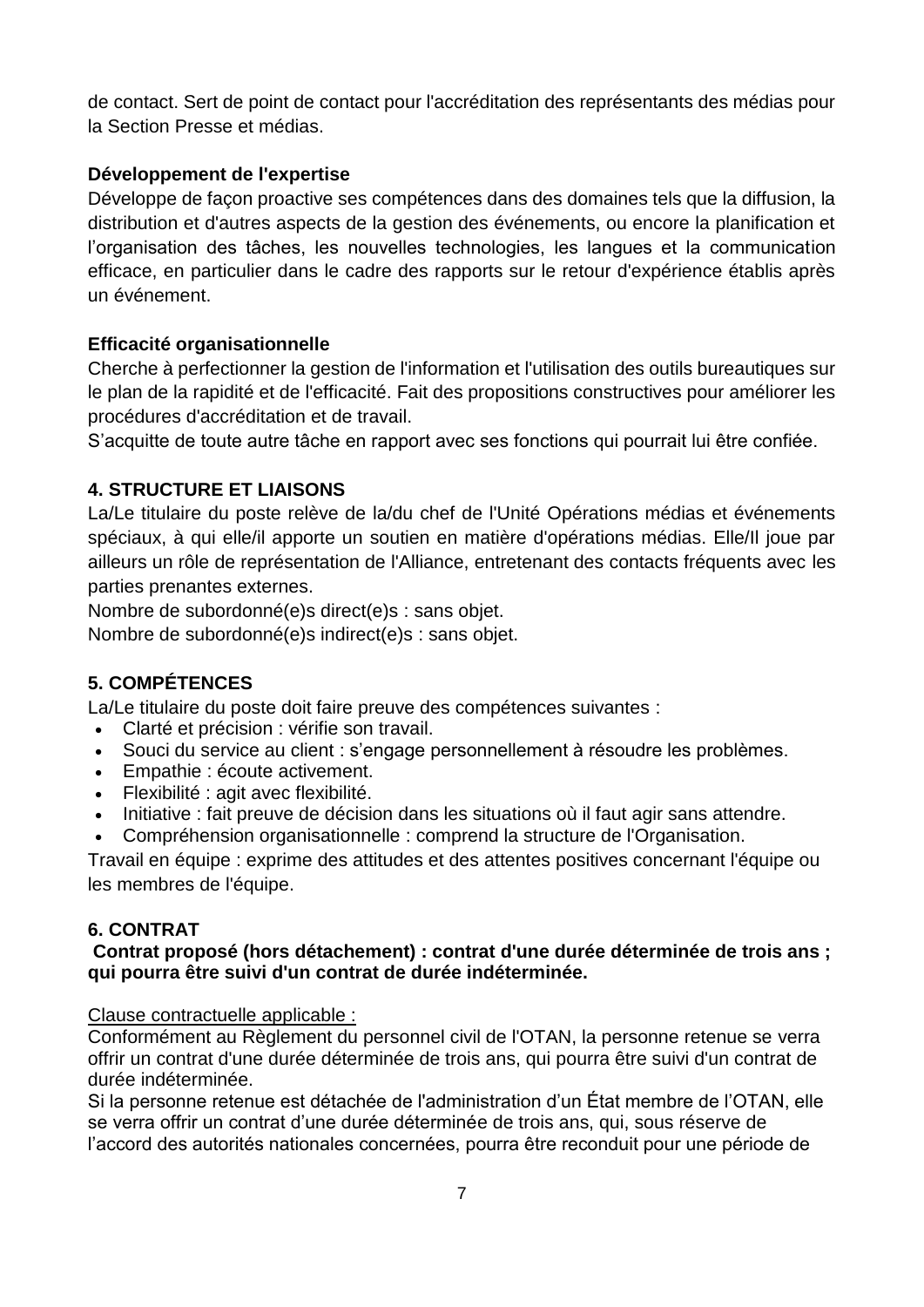trois ans maximum. À ce poste, la durée de service d'un agent détaché n'excède pas six ans.

Les agents en fonction se verront offrir un contrat conforme aux dispositions du Règlement du personnel civil de l'OTAN.

**NOTE:** Quelles que soient leurs qualifications et leur expérience, les candidat(e)s retenu(e)s pour un poste à grade jumelé sont nommé(e)s au grade le moins élevé. La promotion au grade le plus élevé n'est pas automatique et n'est en principe pas accordée au cours des trois premières années passées dans le poste.

Lorsque certaines conditions sont réunies, l'agent en fonction peut être nommé immédiatement au grade le plus élevé, et la période de trois ans peut être réduite, d'un maximum de vingt-quatre mois, pour les candidat(e)s externes. Ces conditions sont décrites dans la directive du Secrétariat international relative aux postes à grades jumelés.

# **7. PROCESSUS DE RECRUTEMENT**

On notera que seules les candidatures de ressortissant(e)s de pays de l'OTAN pourront être acceptées.

Les candidatures doivent être soumises via l'un des liens suivants :

- Pour les membres du personnel civil de l'OTAN seulement : veuillez postuler via [le](http://nato.taleo.net/careersection/1/jobsearch.ftl?lang=en)  [portail interne de recrutement](http://nato.taleo.net/careersection/1/jobsearch.ftl?lang=en) ;
- Pour tous les autres candidats : www.nato.int/recruitment

Veuillez noter : Au moment des entretiens, les candidat(e)s seront invité(e)s à présenter des justificatifs de leur formation et de leur expérience professionnelle pertinentes pour ce poste.

La nomination se fera sous réserve de la délivrance d'une habilitation de sécurité par les autorités du pays dont le/la candidat(e) retenu(e) est ressortissant(e) et de l'approbation de son dossier médical par le/la médecin conseil de l'OTAN.

Pour plus d'informations concernant le processus de recrutement et les conditions d'emploi, veuillez vous référer au site suivant. http://www.nato.int/cps/en/natolive/recruithq-e.htm.

# **8. INFORMATIONS COMPLÉMENTAIRES**

L'OTAN est déterminée à promouvoir la diversité et l'inclusion, et elle s'attache à assurer l'égalité de traitement en matière d'emploi, d'avancement et de fidélisation indépendamment de toute considération liée au genre, à l'âge, à la nationalité, à l'origine ethnique, à la religion ou aux croyances, à la culture, à l'orientation sexuelle, ou au handicap. L'Organisation examinera les candidatures de ressortissant(e)s de tous les pays membres, et encourage vivement les femmes à postuler.

Le développement de l'intégrité est un élément clé des tâches fondamentales de l'Alliance. En tant qu'employeur, l'OTAN attache une grande importance au respect des principes d'intégrité, de transparence et de redevabilité, conformément aux normes et aux pratiques internationales établies pour le secteur de la défense et de la sécurité s'y rapportant. Les candidat(e)s sélectionné(e)s doivent être des modèles d'intégrité et s'employer en permanence à promouvoir la bonne gouvernance dans le cadre de leur travail.

En raison du vif intérêt suscité par l'OTAN et du nombre élevé de candidatures potentielles, il ne pourra pas être donné suite aux demandes de renseignements adressées par téléphone ou par courrier électronique.